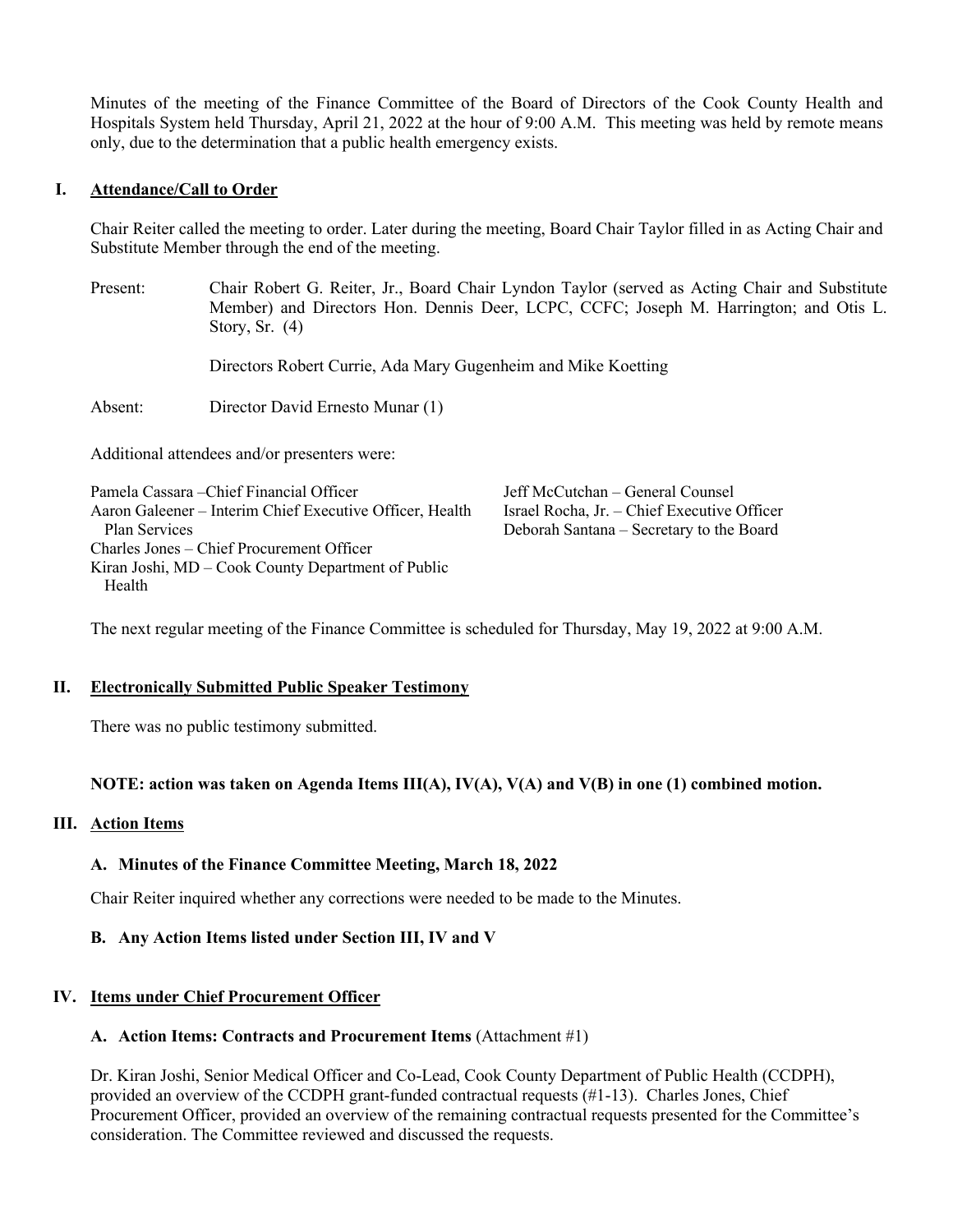## **IV. Items under Chief Procurement Officer (continued)**

- **B. Report on Minority and Women-Owned Business Enterprise (M/WBE) Participation** (Attachment #2)
- **C. Report of Emergency Purchases –** two (2) presented (Attachment #3)

Mr. Jones provided an overview of the reports presented. The Committee reviewed and discussed the information.

## **V. Items under the Chief Financial Officer**

- **A. Action Items: Receive and file CCH grant award-related items** (Attachment #4)
- **B. Action Item: Receive and file Transfer of Funds** (Attachment #5)

## **C. Report – February 2022 YTD Financials** (Attachment #6)

Pamela Cassara, Chief Financial Officer, provided an overview of the grant award-related items, Transfer of Funds, and February 2022 YTD Financials. The Committee reviewed and discussed the information.

The Financials presentation included information on the following:

- Executive Summary: Statement of Financial Condition
- Financial Results February 28, 2022 FYTD
- CCH Volumes: February 28, 2022 Revenue Operating Indicators
- CCH Operating Trends
- CCH 2022 Charitable & Public Program Expenditures Budget/Projection
- Payer Mix February 28, 2022
- Revenue Cycle KPI Trending
- Denial Trending
- CCH Savings Initiatives: February 28, 2022
- Health Plan Services Financial Results February 28, 2022
- Medicare Financial Results February 28, 2022
- CountyCare Medical Loss Ratio

Director Harrington, seconded by Acting Chair Taylor, moved to:

- Accept Item III(A) March 18, 2022 Finance Committee Meeting Minutes;
- Approve Item IV(A) Contracts and Procurement Items containing request numbers 1 through 34, with the exception of request numbers 15 and 23 which were withdrawn, and subject to completion of review by Contract Compliance;
- Receive and file Item  $V(A)$  CCH grant award-related items; and
- Receive and file Item V(B) Transfer of Funds.

A roll call vote was taken, the votes of yeas and nays being as follows:

Yeas: Acting Chair Taylor and Directors Harrington and Story (3)

Nays: None (0)

Absent: Chair Reiter and Directors Deer and Munar (3)

THE MOTION CARRIED UNANIMOUSLY.